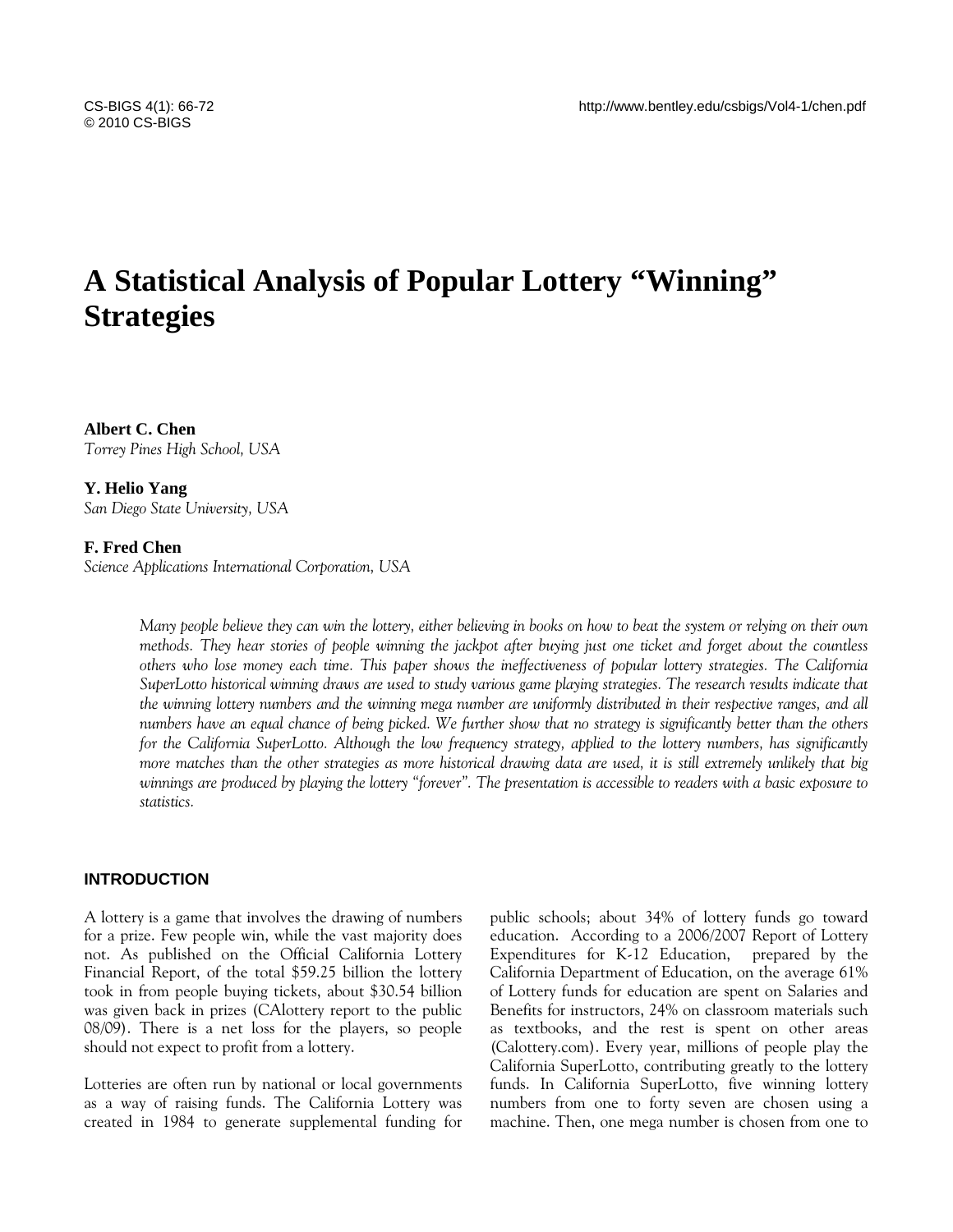twenty seven. All numbers need to be matched to win the lottery.

We briefly review a few lottery related studies. Hennigan (2009) studied the profile of people playing lottery and found that per capita spending on the lottery goes down as education levels and median income go up. The study also found that lottery participation is roughly equal among demographic groups. Grote and Matheson (2006) investigated the expected value of a lottery ticket as the jackpot rises and more people play. They investigated strategies for the state to maximize its profit. Bradley (2009) described how Euler analyzed the Genoese lottery to determine fair prize amounts.

There is much advice on market on how to win a lottery. Some trade books make suggestions on lottery winning strategies; many people buy these books hoping to "improve their luck" with the author's published, purportedly-effective, strategies. These books claim to be able to tell which numbers are most likely to appear, substantially reduce odds, and avoid numbers that are sure to lose. For example, one book proposes a strategy in which a combination of recently frequent and infrequent (hot and cold) numbers is chosen. A similar strategy is to choose the most frequent lottery numbers. Another strategy is to choose the least frequent lottery numbers. These strategies can both be implemented by looking at the frequency lists on the California State Lotto website. These books advise against choosing random numbers generated by a computer, a procedure called a quick pick. There is little evidence of effectiveness of these published strategies.

There are many possible reasons why millions of people play the California SuperLotto. A substantial portion of those players believe they have a good chance to win the lottery. One main reason for this misconception is that players trust the authors of books on how to win the lottery and are too willing to believe them in hopes of easy money. Perhaps some players have superstitions or lucky numbers, or believe in some bias in the lottery system that would favor some numbers over others. They may also not understand probability, which shows that there is a one in  $\binom{47}{5}\binom{27}{1}$  chance, that is a probability of 1/(41,416,353) of winning the jackpot in the California SuperLotto. Disregarding these odds, players may point to anecdotal evidence of similar people, small in number of course, who have won as evidence that they themselves will win someday. Ultimately, the trust in these methods lies in faulty logic and incorrect statistical beliefs. Some popularly attempted methods to win the lottery are shown to be ineffective in this paper.

#### **PROBLEM STATEMENT AND HYPOTHESES**

In this study, we are interested in finding out the answers to the following questions:

- 1. Do the California SuperLotto lottery numbers and mega numbers occur with equal probability in the history of the game?
- 2. Is there a game strategy that outperforms others in the history of the game?
- 3. Is the performance of a strategy associated with the amount of historical information considered?

Three commonly used strategies are compared in this study. The first strategy is a "random strategy," in which people use quick picks, letting computers generate numbers for them randomly. These people believe lottery is a random event so historical winning numbers do not provide much meaning. The second strategy is called "low frequency strategy," in which people pick the numbers that occur less frequently. The rationale is that people believe the probability of the occurrence of each number is the same. This implies that the frequencies should even out in the long run, so they pick the low frequency numbers, i.e., cold numbers, hoping the tide will change. The third strategy is called "high frequency strategy," in which people pick the numbers that occur often historically. They assume that these popular numbers are likely to continue to appear as a trend, possibly due to the physical lottery machine setup, creating bias. These strategies can be simulated by taking the historical lottery winning numbers posted on the official California Lottery website.

Specifically the following hypotheses are developed for the research questions:

- $H_1$ : The winning lottery numbers are uniformly distributed.
- H2: The winning mega numbers are uniformly distributed.
- H3: The three strategies of selecting lottery numbers have no statistically significant difference in their performances.
- H4: The three strategies of selecting mega numbers have no significant statistical difference in their performances.
- $H<sub>5</sub>$ : The performances of lottery numbers using the three strategies are not associated with the amount of historical information used.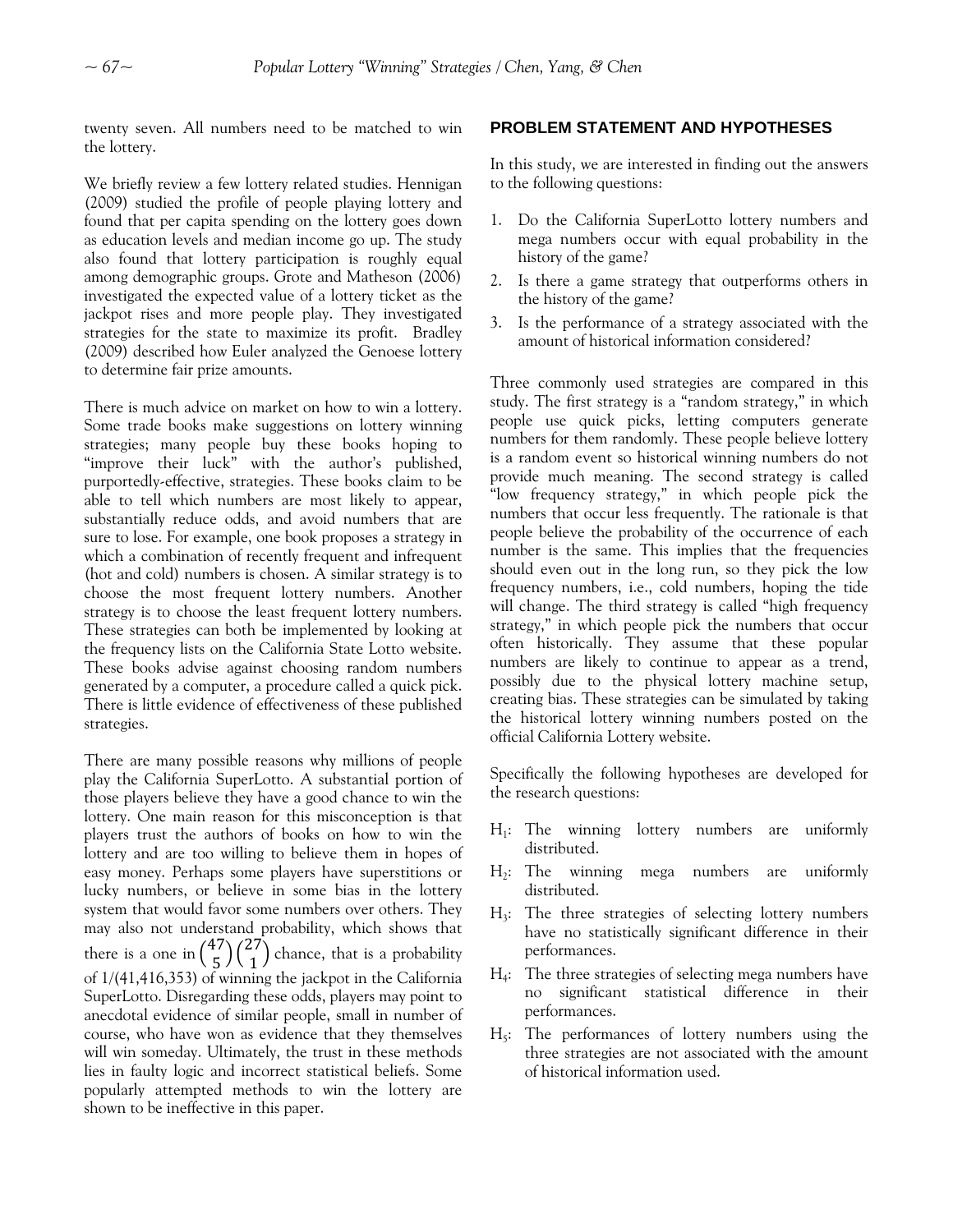- H<sub>3a</sub>: The performances of lottery numbers using the **HYPOTHESIS TESTING RESULTS** "random strategy" on lottery numbers are not associated with the amount of historical information. Table 1 shows the hypothesis testing results for  $H_1$ - $H_4$ .
- $H_{5b}$ : The performances of lottery numbers using the "low" frequency strategy" on lottery numbers are not associated with the amount of historical information.
- $H_{5c}$ : The performances of lottery numbers using the "high frequency strategy" on lottery numbers are not associated with the amount of historical information.
- $H<sub>6</sub>$ : The performances of the mega number using the three strategies are not associated with the amount of historical information used.
- $H_{6a}$ : The performances of the mega number using the "random strategy" on mega numbers are not associated with the amount of historical information.
- $H_{6b}$ : The performances of the mega number using the "low frequency strategy" on mega numbers are not associated with the amount of historical information.
- $H<sub>6c</sub>$ : The performances of the mega number using the "high frequency strategy" on mega numbers are not associated with the amount of historical information.

#### **RESEARCH METHODOLOGIES**

We analyzed the lottery strategies and their effectiveness on California SuperLotto draws from 1375 to 2274. These nine hundred lotto draws represent the whole history of the lottery under the current, revised game rules. The data are first prepared for the study and the three abovementioned strategies are then simulated using the historical data. The data preparation procedure and the strategy simulation procedure are shown in Appendix A. For this study, the performance of a strategy is gauged by the average number of matches to the winning numbers chosen in thirty draws. Figures 1-3 show the time series plots of simulated results of three strategies for the lottery numbers. Figures 4-6 show the time series plots of simulated results of three strategies for the mega numbers.

Statistical tests were conducted on the simulation results. For Hypotheses 1 and 2, we used a Chi-square Goodness of Fit test to check if the numbers are uniformly distributed. For Hypotheses 3 and 4, we used a one-way Analysis of Variance (ANOVA) test to compare the average performance of the three simulated strategies. For Hypotheses 5 and 6, we used a simple regression to test if the strategy performance is associated with the amount of historical information used to generate the matches.

For the Chi-square test of the lottery numbers, the null hypothesis is that the lottery numbers are uniformly distributed from 1 to 47. For the Chi-square test of the



**Figure 1.** Random strategy performance of lottery numbers.



**Figure 2.** Low frequency strategy performance of lottery numbers.



**Figure 3.** High frequency strategy performance of lottery numbers.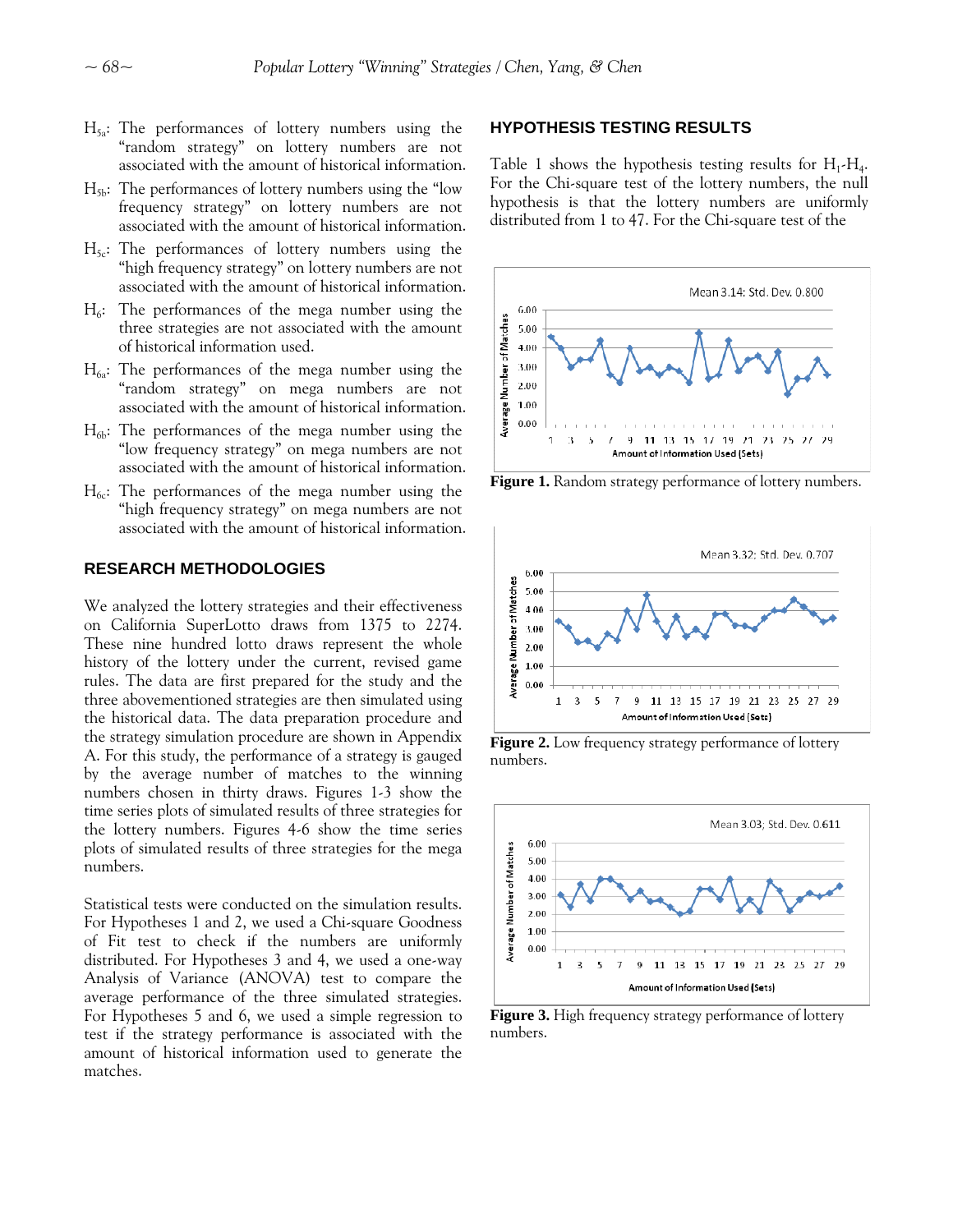| Hypothesis     | Description                                          | Methodology     | Result        | $\gamma^2$ or F Statistic | df                        | P-value |
|----------------|------------------------------------------------------|-----------------|---------------|---------------------------|---------------------------|---------|
| H <sub>1</sub> | Uniformly distributed lottery numbers                | $\gamma^2$ test | Do not reject | 28.231                    | 46                        | 0.982   |
|                | Uniformly distributed mega numbers                   | $\gamma^2$ test | Do not reject | 30.900                    | 26                        | 0.232   |
| H <sub>2</sub> | Lottery number strategy no performance<br>difference | <b>ANOVA</b>    | Do not reject | 1.237                     | $df_1 = 2$<br>$df_2 = 84$ | 0.296   |
| $H_{4}$        | Mega number strategy no performance<br>difference    | <b>ANOVA</b>    | Do not reject | .738                      | $df_1 = 2$<br>$df_2 = 84$ | 0.481   |

Table 1. Hypotheses H<sub>1</sub>-H<sub>4</sub> Testing Results



**Figure 4.** Random mega strategy performance of mega numbers.



**Figure 5.** Low frequency strategy performance of mega numbers.



**Figure 3.** High frequency strategy performance of mega numbers.

mega numbers, the null hypothesis is that the lottery numbers are uniformly distributed from 1 to 27. Both hypotheses cannot be rejected due to high p-values. The simulated results of the three strategies display fairly close performances.

For lottery numbers the random strategy had a total of 91 matches. The low frequency strategy had 96.28 matches, and the high frequent number strategy had 87.90 matches in total. The null hypothesis is that there are no statistically significant differences on strategy performance for the whole lottery history. The one-way ANOVA test has a p-value of 0.296, so the null hypothesis cannot be rejected, indicating that there are no significant statistical differences among "smart" betting and random picking methods. Similar results are demonstrated in mega numbers. The random strategy had 28 matches overall. The low frequency strategy had 33.95 matches and the high frequency strategy had 36.83 matches in total, respectively. The one-way ANOVA test has a p-value of .481 so the null hypothesis cannot be rejected.

Regression is used to test if the strategy performances are associated with the amount of historical information used. Table 2 shows the results. The regression models for  $H_{5a}$ ,  $H_{5c}$ ,  $H_{6a}$ ,  $H_{6b}$ , and  $H_{6c}$  do not have p-values lower than the 5% threshold. However, the regression model of the low frequency strategy applied to lottery numbers has a pvalue of 0.004, which is statistically significant at the 1% level. This rejects  $H_{5b}$  and indicates that the amount of historical information is a significant factor associated with the performance of a low frequency strategy. Looking at the positive coefficient, the low frequency strategy's performance appears to improve over the course of the data.

#### **Further Testing Results**

The rejection of  $H_{5b}$  is an interesting outcome that is worth further investigation. We split the strategy performances into two groups—small amount of historical information used and large amount of historical information used. The "small amount of information"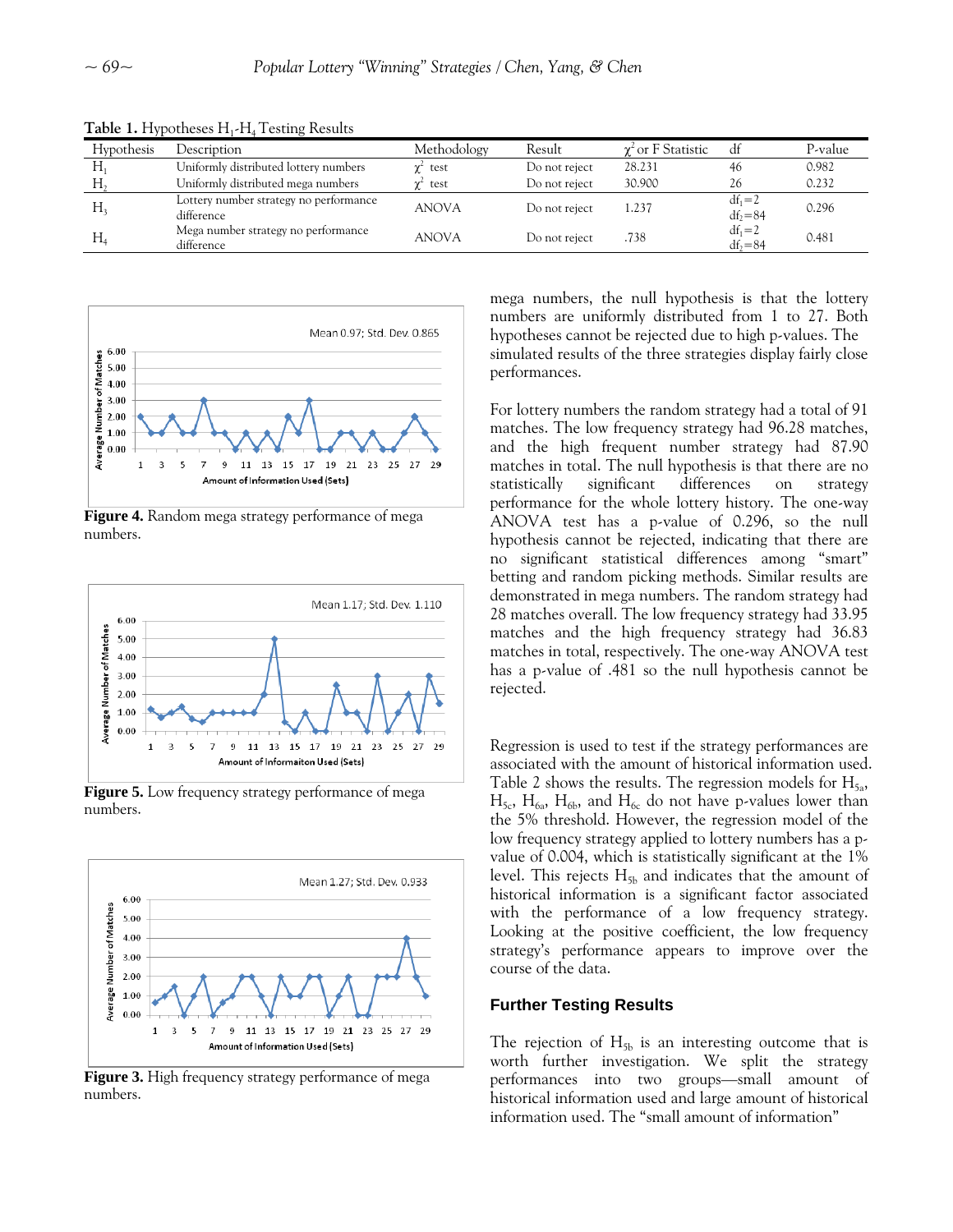| Hypothesis | Description                                                                             | Adjusted $R^2$ | Result        | Coefficient | P-value |
|------------|-----------------------------------------------------------------------------------------|----------------|---------------|-------------|---------|
| $H_{5a}$   | Performance of random strategy on lottery numbers<br>not related to information         | 0.077          | Do not reject | $-0.031$    | 0.079   |
| $H_{5b}$   | Performance of low frequency strategy on lottery<br>numbers not related to information  | 0.240          | Rejected      | 0.043       | 0.004   |
| $H_{5c}$   | Performance of high frequency strategy on lottery<br>numbers not related to information | $-0.032$       | Do not reject | $-0.005$    | 0.715   |
| $H_{6a}$   | Performance of random strategy on mega numbers<br>not related to information            | 0.060          | Do not reject | $-0.031$    | 0.107   |
| $H_{6b}$   | Performance of low frequency strategy on mega<br>numbers not related to information     | $-0.026$       | Do not reject | 0.013       | 0.597   |
| $H_{6c}$   | Performance of high frequency strategy on mega<br>numbers not related to information    | 0.078          | Do not reject | 0.036       | 0.078   |

**Table 2.** Regression Results for Hypotheses  $H_5$ - $H_6$ 

### **Table 3.** ANOVA Tests on All Strategies using Two Levels of Information

| Description                                                                           | Methodology  | Result        | F statistic | P-value |
|---------------------------------------------------------------------------------------|--------------|---------------|-------------|---------|
| Lottery number strategy no performance difference with small<br>amount of information | <b>ANOVA</b> | Do not reject | .308        | 0.737   |
| Lottery number strategy no performance difference with large<br>amount of information | <b>ANOVA</b> | Rejected      | 3.293       | 0.048   |
| $df1 = 2$ , $df2 = 39$                                                                |              |               |             |         |

**Table 4.** Post-hoc tests on performance differences among three strategies with a large amount of information.

|            | For $(I)$ , $(J)$                 |  |                         |            |      | 95% Confidence Interval |             |
|------------|-----------------------------------|--|-------------------------|------------|------|-------------------------|-------------|
|            | $1 =$ random $2 =$ low $3 =$ high |  | Mean Difference (I-J)   | Std. Error | Sig. | Lower Bound             | Upper Bound |
| <b>LSD</b> |                                   |  | $-0.55929$ <sup>*</sup> | .257       | .036 | $-1.0801$               | $-.0385$    |
|            |                                   |  | .02500                  | .257       | .923 | $-0.4958$               | .5458       |
|            |                                   |  | .55929*                 | .257       | .036 | .0385                   | 1.0801      |
|            |                                   |  | .58429*                 | .257       | .029 | .0635                   | 1.1051      |
|            |                                   |  | $-.02500$               | .257       | .923 | $-5458$                 | .4958       |
|            |                                   |  | $-0.58429$ <sup>*</sup> | .257       | .029 | $-1.1051$               | $-.0635$    |

Dependent Variable: Average Number of Matches. \* The mean difference is significant at the 0.05 level.

group contains result sets  $#1$  to  $#15$ , which use information from at most 450 historical draws. The "large amount of information" group contains result sets #16 to #29, which use information from at least 480 historical draws. We wonder if the low frequency strategy performance yields significantly higher matches than other strategies when the large amount of historical information is used, and vice versa. ANOVA analyses are conducted and results are shown in Table 3.

The null hypotheses of both these tests are that there is no statistically significant performance difference among strategies with regards to the amount of historical information used. We found that for the small amount of information level, the p-value is 0.737 so the null hypothesis cannot be rejected. However, for the large amount of information level, the p-value is 0.048, which is statistically significant at 5% level. The null hypothesis is rejected, and the post hoc tests (Table 4) show that the low frequency strategy's average performance is better than the other two strategies. As more information is used, the low frequency strategy appears to be advantageous. The reader must be warned that this does not mean the strategy can yield much bigger winnings, since statistical significance is not the same as practical worth.

### **DISCUSSION AND IMPLICATIONS**

In this study we tested the distribution of lottery numbers and mega numbers from actual California SuperLotto past drawings. We also tested the performances of three lottery strategies.

From the Chi-square results, the winning lottery numbers and the mega numbers appear to be uniformly distributed in their respective ranges, namely 1-47 and 1-27. This means that the chance for each number to be the winning number is the same. Therefore, we can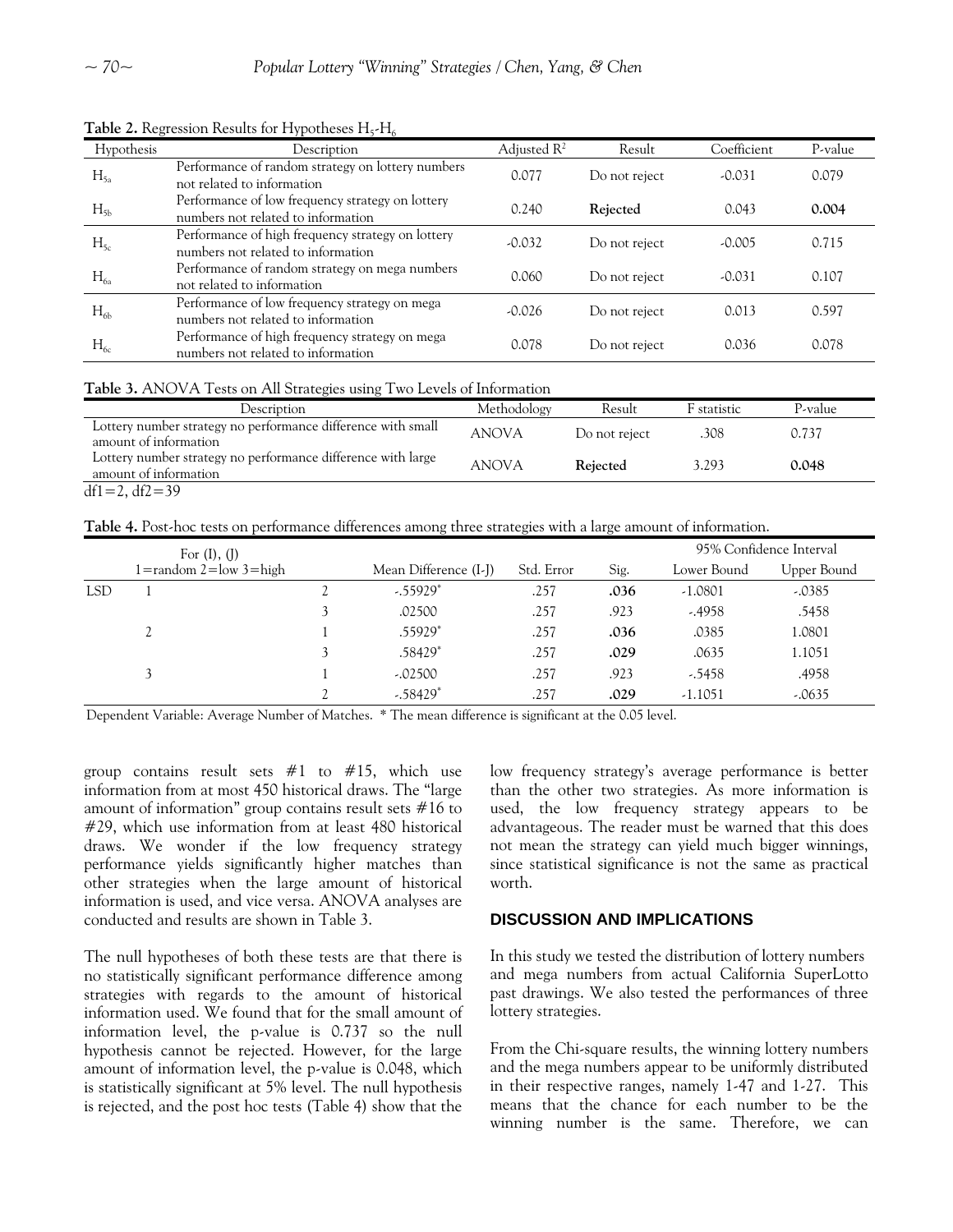reasonably believe that the process and machines that the State of California uses to generate winning numbers are not biased. The drawing process is executed fairly.

From the ANOVA tests we concluded that no strategy is significantly better that the others in the history of the California SuperLotto game. We found that the random, low frequency, and high frequency strategies have similar average number of matches in the long run. These commonly used strategies yield similar performances. A quick pick strategy is not worse than the other two strategies, contrary to the claims in some trade books on the market. The trust many people have in so called "experts" is unreasonable, as these techniques do not work better than random guessing for the California SuperLotto.

An interesting finding is that the low frequency strategy performance on the lottery numbers shows a slightly upward and statistically significant trend over the amount of the information used. Further ANOVA tests show that the low frequency strategy gives significantly more matches than the other two strategies when a large amount of drawing information is used. The amount of historical information appears to have a positive impact on low frequency strategy performance. However, the slope of the regression line is .043, indicating that in our case the improvement in small. Much time would be needed to make this increase substantial enough to make big winnings, and the linear increase may not continue with time. Practically, there is no real difference, and performance may actually decrease as too much information is used. The lottery is still simply a game of chance. No matter which strategy is used, the probability of winning a large cash prize is extremely low. We suggest that no one plays the lottery unless it is done to have fun or to support education. After all, lottery funding has contributed \$21 billion dollars to educational fund since 1985 (Calottery.com). Unfortunately, a Hennigan (2009) study shows that people with lower income and education level are "contributing" to the education fund.

# **CONCLUSION**

We used the California SuperLotto historical winning draws to study common, purportedly effective strategies of playing the game. We concluded that almost all six of the hypotheses are supported by the analyses, with the exception of  $H_{5b}$ . The lottery is fair, as shown by the Chisquare tests. The commonly used strategies are no better than random guessing, so "experts" who claim to know how to beat the system should not be trusted. It is likely that those experts are making more money out of selling those books than profiting from lotteries using their own strategies.

Although the low frequency strategy may seem to be better than the others as more time passes, in reality the slight increase in number of matches does not come close to resulting in big lottery winnings. It must be remembered that statistical significance is not the same as practical importance. That is, one would have to play lottery forever, or for a very long period of time, in order to have some minor gains over other strategies which yield very low return anyway. It is unfortunate that a lack of understanding of statistics leads to the hype and misspending of money for lower income people.

#### **REFERENCES**

- Bradley, R. E. Euler's Analysis of the Genoese Lottery. Math DL. 20 Jan. 2009.
	- [<http://mathdl.maa.org/mathDL/46/?pa=content&sa](http://mathdl.maa.org/mathDL/46/?pa=content&sa=viewDocument&nodeId=217&bodyId=146%3e) [=viewDocument&nodeId=217&bodyId=146>](http://mathdl.maa.org/mathDL/46/?pa=content&sa=viewDocument&nodeId=217&bodyId=146%3e).
- California official lottery website<http://www.calottery.com/>.
- Calottery report to the public 08/09. 2010. Retrieved June 9, 2010 from http://www.calottery.com/pv\_obj\_cache/pv\_obj\_id\_733 72A19B7286AD1A97C80621D9951E3F7090800/filena me/HowYourLotteryDollarIsSpent2009.pdf
- Hennigan, G. 2009. LL Bets Are On: Sales highest in neighborhoods with lower median incomes. *McClatchy - Tribune Business News, March* 2009.
- Grote, K. R. and Matheson, V. 2006. In Search of a Fair Bet in the Lottery. *Eastern Economic Journal*, 32, no. 4.

Correspondence: hyang@mail.sdsu.edu